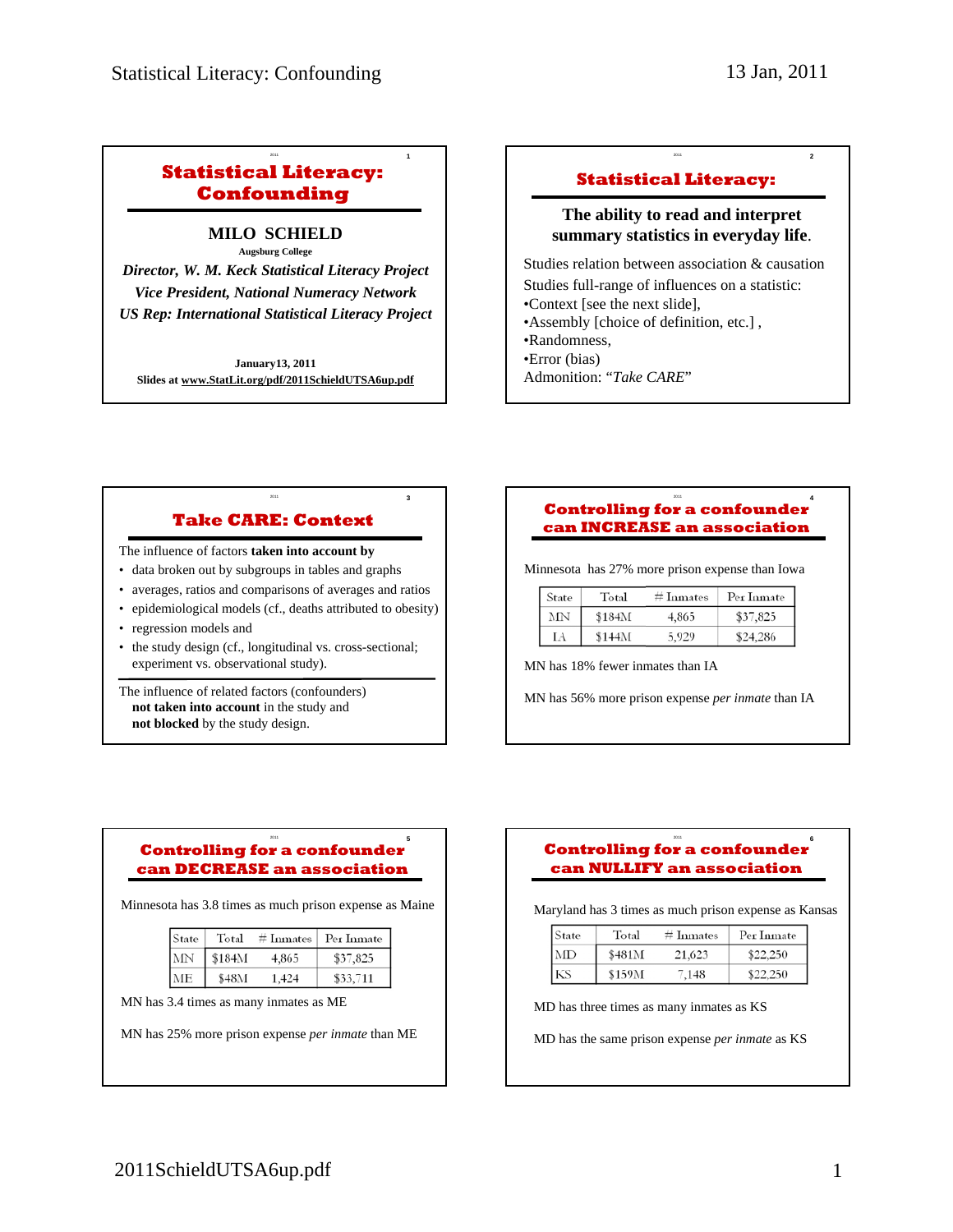| 2011                                |  |
|-------------------------------------|--|
| <b>Controlling for a confounder</b> |  |
| can REVERSE an association          |  |

California has 50% more prison expense than New York

| State | Total  | $#$ Inmates | Per Inmate |
|-------|--------|-------------|------------|
|       | \$2.9B | 136K        | \$21,385   |
| NY    | \$1.9B | 69K         | \$28,426   |

CA has almost twice as many inmates as NY

CA has 25% less prison expense *per inmate* than NY





|                        |      |      | <b>US SAT-VERBAL SCORES</b> |      |      |
|------------------------|------|------|-----------------------------|------|------|
| <b>Average SAT-V</b>   | 1981 | 2002 | Change                      | 1981 | 2002 |
| <b>All Test-Takers</b> | 504  | 504  | 0                           | 100% | 100% |
| White                  | 519  | 527  | 8                           | 85%  | 65%  |
| Black                  | 412  | 431  | 19                          | 9%   | 11%  |
| Asian                  | 474  | 501  | 27                          | 3%   | 10%  |
| <b>Mexican</b>         | 438  | 446  | 8                           | 2%   | 4%   |
| <b>Puerto Rican</b>    | 437  | 455  | 18                          | 1%   | 3%   |
| American Indian        | 471  | 479  | 8                           | 0%   | 1%   |

### <sup>2011</sup> **11 Teaching Testable Confounding**

Stories are fun to tell. But if students can't work problems then you can't put it on the test.

If you don't assess it, students won't learn it.

Can you teach *testable* confounding without covering most of multivariate analysis?

Yes. See Schield (2010, 2006, 2003)

| 2011<br>12<br><b>City Hospital:</b><br><b>Hospital of Death??</b> |       |      |            |  |
|-------------------------------------------------------------------|-------|------|------------|--|
| Hospital                                                          | Total | Died | Death Rate |  |
| City                                                              | 1,000 | 55   | 5.50%      |  |
| Rural                                                             | 1,000 | 35   | 3.50%      |  |
| <b>Both</b>                                                       | 2,000 | 90   | 4.50%      |  |
| Condition                                                         | Total | Died | Death Rate |  |
| Good                                                              | 800   | 15   | 1.90%      |  |
| Poor                                                              | 1,200 | 75   | $6.30\%$   |  |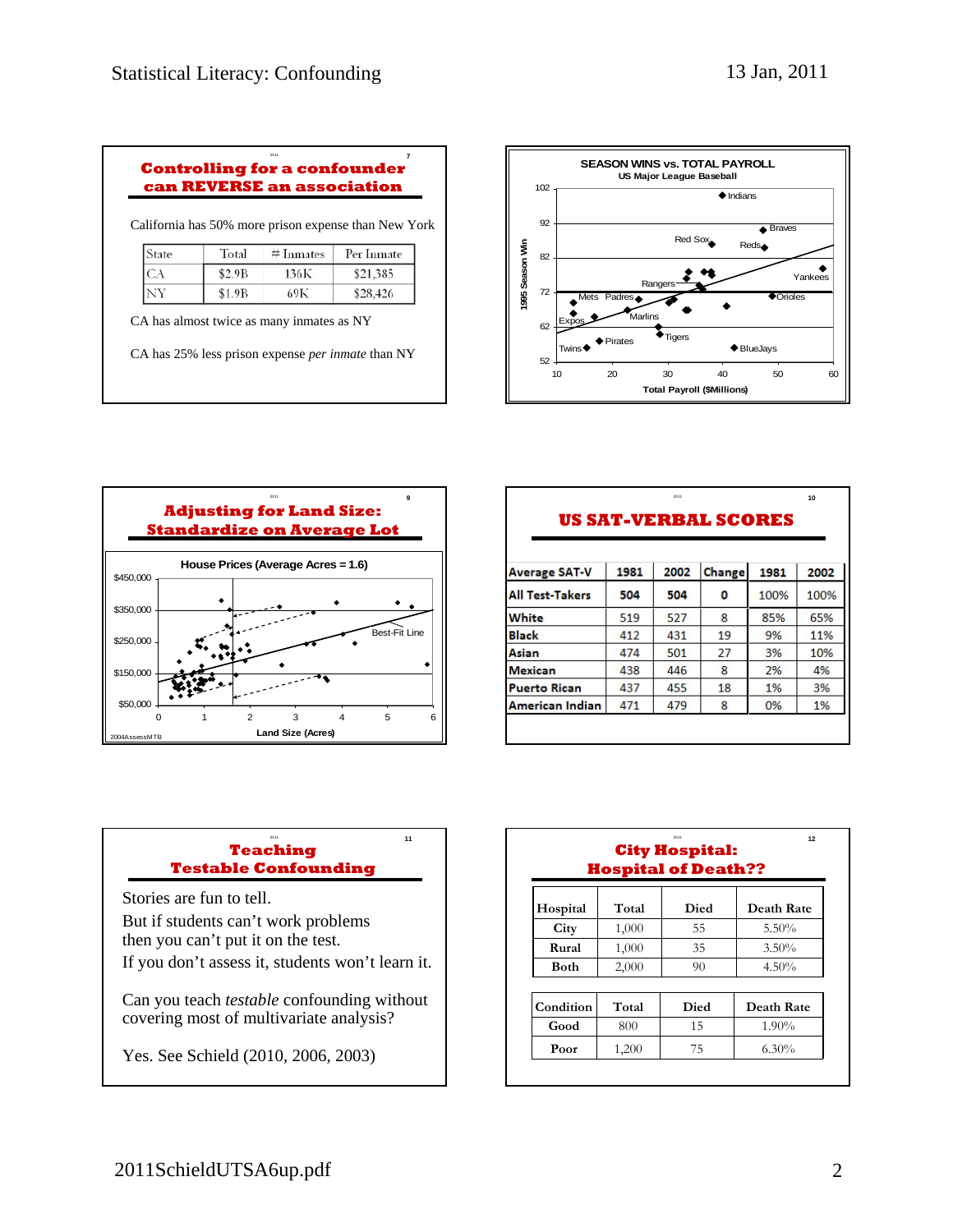